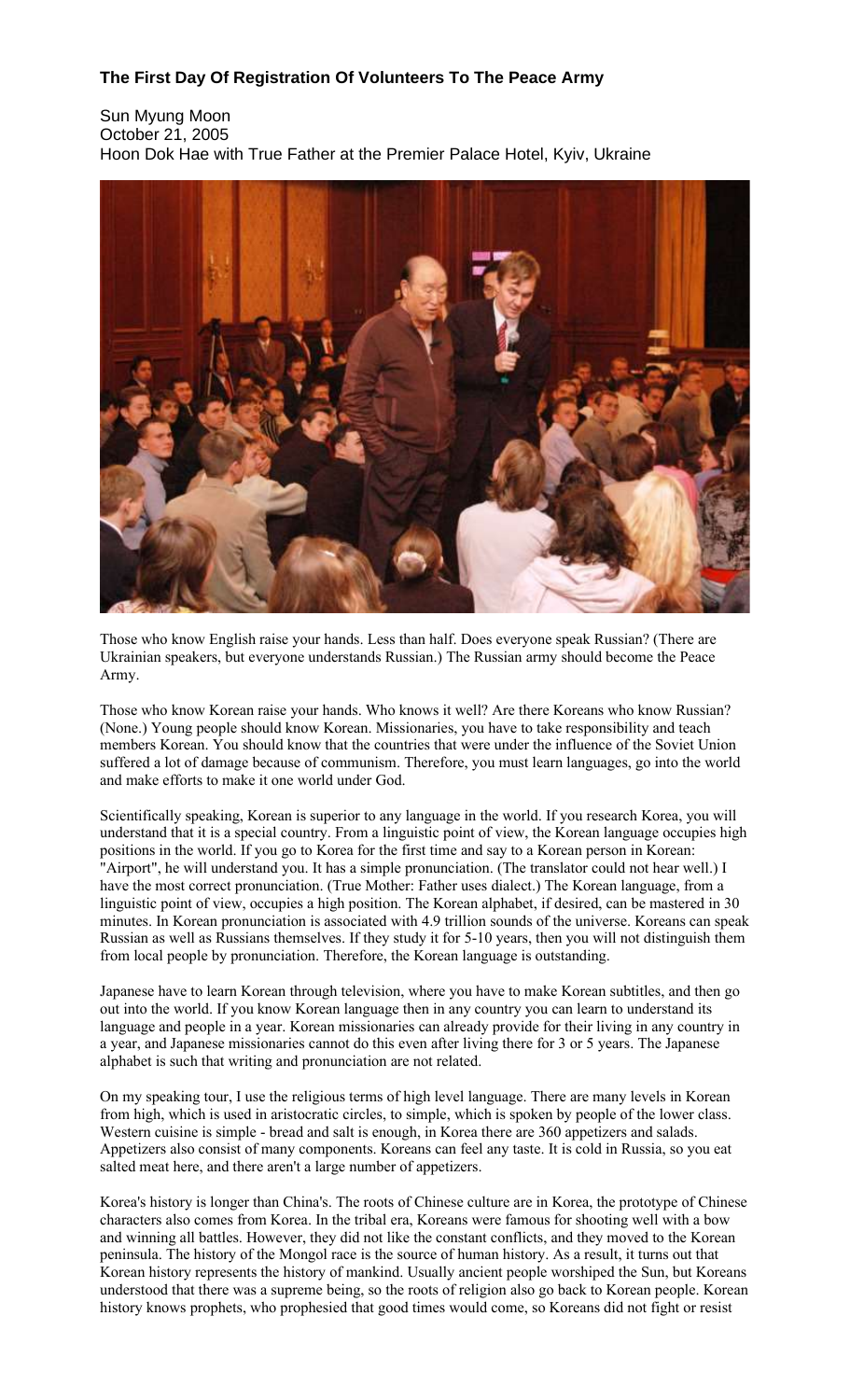change, but adapted to it. 1200 years have passed since the era of the Unified Shilla. The Korean people can concentrate quickly, so they shot well with their bows. The Chinese called them oriental people who shoot well with their bows.

Therefore, if you master the Korean language, then it will be easier for you to learn any language. I gave direction to the Unification Church from '80 to '85 to use only Korean, but members did not follow that. Not having learned Korean, they justified themselves by saying that, due to the fact that there was a lot of work, there was not enough time. The Soviet Union had a bad influence on 30 countries. Who's going to fix that? The quickest way to fix everything is for the Soviet people to admit this and explain in these countries that they were wrong.

One of the best ways to change to the culture of peace is to teach the language that carries it. Korean missionaries, having learned the languages of the world, have good pronunciation and know how to use the sublime language. If they teach the people of the world, concentrating their efforts on America and Russia, then the world will develop rapidly. The Teacher was born in Korea, so 600 volumes of speeches, respectively, are also in Korean. To understand them, you need to know the language. Among people of the same level, the best will be the ones who know Korean better, at least a little. Sasha sits here because he knows Korean, doesn't he?

If Koreans come together, they will constitute a fearful power because they believe in something unified. When the time comes for the unity of Korean people who aren't large in number, they will still be able to push out the great powers. Currently, the Korean Peninsula is surrounded by great powers: Russia, China, Japan and America. Strategically, Korea occupies an important position. Russia wanted to seize Korea, the same goes for Japan, China and America. England, too, looked at Korea with wolf eyes. Genghis Khan wanted to conquer Korea, but it was the only country he failed to conquer.

The messianic idea in Korea is very strong. If the countries that invaded Korea didn't leave behind ten times more than they took, they would perish. Politically, the most important area that can affect the world is Korea. Strategically, Korea - the peninsula - is an important place that can connect all the places of the world. An island cannot become such a place. There are 3.7 billion Asians and only 800 million Caucasians. ... Japan adopted Buddhism, Christianity, and Confucianism from Korea.

The peninsula is the place where all civilizations originated. Spain and England grew on the basis of the peninsula. Italy is also a peninsula, so many paths passed through it. Thus, its culture developed and this became the foundation for influencing the world.

…

We have two hands, but imagine if our hands were of different sizes, not harmonious and moving in different directions. How could they grab something? But we can coordinate our movements. If we want to grab something or pass something from one hand to the other, we can do it. Where is the struggle here?

A man and a woman are different, aren't they? Are they the same or not? (Not the same.) Women have large hips, so they wiggle them when walking. Women have two roundnesses: the shoulders are narrow, then one roundness and then in the hip area another roundness. In men, the shoulders are wide, and then there is a narrowing down. Their roundness is only in the front - in the shape of the abdomen. In men, the upper part of the body is larger, and in women - the lower. They have wide hips, don't they? And where do they unite? With what? The shoulders of men and women are not similar, their hips are not similar, their height is different. They also like different food - everything is different ...

If you follow the communist idea, skipping one meal undermines the source of my life. Even if a person is physically starving, prayer and spiritual saturation can lead to the fact that he will gain weight. There are such cases. Communists don't know why this is happening. So I spit on communism because it has a half-hearted view of the world. There are visible and invisible things. For example, do we see air? The visible world is the mediator, and the invisible world is the base through which hundreds of invisible things are connected.

The concept of struggle has no place. On the face, the eyes, nose and mouth are in their places creating harmony. They don't fight each other. Will you marry the person whose parts are struggling? ... The top needs the bottom, the right side needs the left. When these different parts interact with each other this world appears. Only such logic will be correct. Any being can only gain joy, satisfaction and happiness through relationship and harmony. Separation and conflict cannot bring joy, harmony or ideal. This logic cannot be denied.

How many ancestors did God create? (Two.) Absolutely! What would happen if our eyes were not symmetrical, our nostrils were in different directions, our lips were of different sizes, or if our ears were not symmetrical? All parts of our body are interrelated, they are adjusted to each other. Is that true or not? Everything exists on the basis of a pair system, movement and relationship in such a system creates continuous existence. How can a man and a woman come to unity through struggle? How can a man and a woman unite? With bread? On the contrary, if two hungry people want to eat enough, then, because of a piece of bread, a struggle will begin.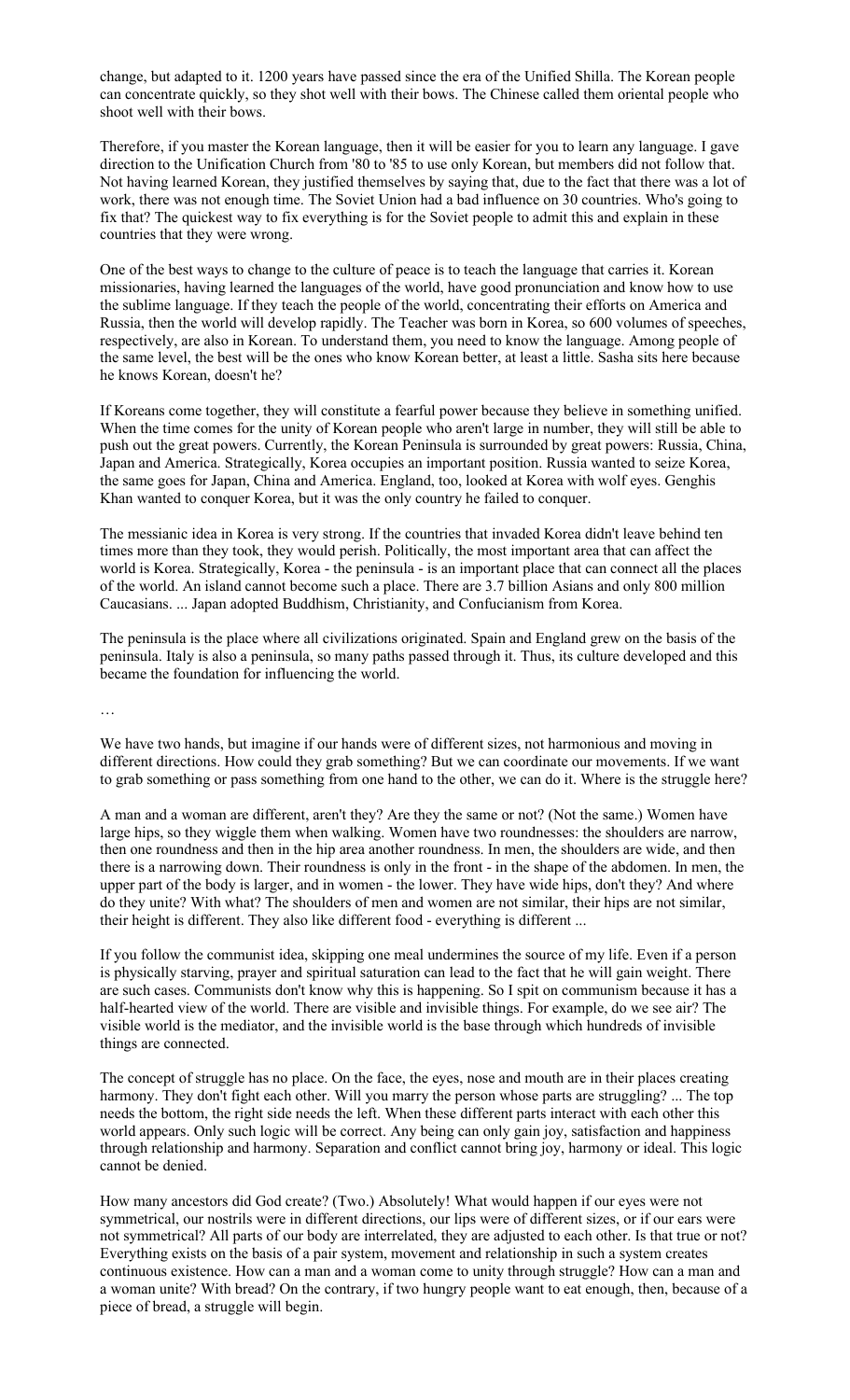Ultimately, this struggle will lead to the death of both, if neither is willing to sacrifice himself or herself for the other. Can communists accept that everything exists on the basis of a pair system? They say that development occurs when something new comes, entering into a struggle with the old and destroys it. The souls of people who lived a thousand years ago are different. Communists say that development will occur when the top fights the bottom, but in fact the top goes to the bottom, and the bottom goes to the top. They say that mutations occur arbitrarily but this is a full and outright lie. Have you ever seen winter spontaneously giving way to spring? They apply mutation to whatever they want.



Development occurs where subject and object meet on the basis of reciprocal relationship. So, the conclusion: everything exists due to the give and receive action in pair systems, resulting in harmony and not struggle. Got it? Check and you will see that the entire universe exists on the basis of such pair systems. A man and a woman are different from each other, but how can they unite? Men and women, do you want to unite with each other? Do you? (Yes.) How? With your fingers? Or maybe kissing will bring you to unity? If the husband has a long nose then kissing is uncomfortable, you have to tilt your head then, the eyes lose their horizontality, and the nose leans to the side. The eyes don't match. The faces of Oriental people, unlike Westerners, are comfortable for kissing because they are flat. Westerners have sunken cheekbones, long noses, elongated faces, so they have to adjust to kiss.

How can we unite? Do we need to meet through the eyes? Is it enough to meet

with lips? Eyes, nose, mouth, ears - even with all your senses you will not achieve unity with the opposite sex. You can try to connect your lips with your spouse, nose to rest on the nose and stare into each other's eyes, but still you will not achieve unity in this way. Suppose that a man and a woman love each other, but a man pats a woman only on the head. Would the woman like it? The woman wants him to touch her breasts as well, so that their relationship becomes deeper. Isn't that the kind of character women have? They put their breasts and buttocks on display. Thieves! Soviet men, when you see a woman's breasts, do you want to touch them? Aren't you like that? If a man touches a woman's breasts, she displays her buttocks too, wanting him to touch them as well. Women, do you have that desire? In Korea they say that by looking at the legs, you can determine the character of a woman. If she has ugly legs, then she is a thief or leads a bad lifestyle. I can determine a person's character by looking at shoes alone. The universe and humans need balance. If you start arguing because of problems, then balance will be disturbed. It doesn't have to be that way.

The kingdom of heaven is formed through three generations, but what would have happened if Adam and Eve had given birth to only two children? There would only be one pair. For the universe to be filled, they must have many children. First there is the water world - the mouth, then the air world - the nose and then the world of light - the eyes. All the opposite elements in the universe form harmony and are adjusted to each other. The spiritual and physical worlds are opposite, but they fit each other. In accordance with the ideology of the Communist Party, all those who oppose it must be eliminated. Can the Communist Party radically change a person with such purges when his body and mind are in a state of struggle? In order to form harmony, there are couples. Am I right or wrong? The conclusion is this: harmony, not struggle and purge.

Didn't Stalin carry out purges after the formation of the USSR? Two communists cannot go the same way. To keep going one must lead the other. In communism a man leads a woman to walk through the doors. There is no harmony here. So, it insists on the logic that there is no God. Remember that the entire universe exists in pairs in order for harmony and unity to be achieved. The invisible internal and the visible must unite. Communists fight very fiercely in the physical world. According to communism, existence precedes thought. In other words, the house appeared before its blueprint appeared. Each person has different thoughts, different blueprints and plans. How can they unite if all they do is fight with weapons in their hands? The question here is, what came first: spirit or matter? This problem divided philosophy into two directions. If we say that spirit appeared from matter, then this is the denial of God.

In Chinese, Sasha (translator's name) means thank you. Is he a primary being or a secondary being? Answer, please. (Secondary.) As outstanding as he is, he is only a secondary being. This is nonsense if we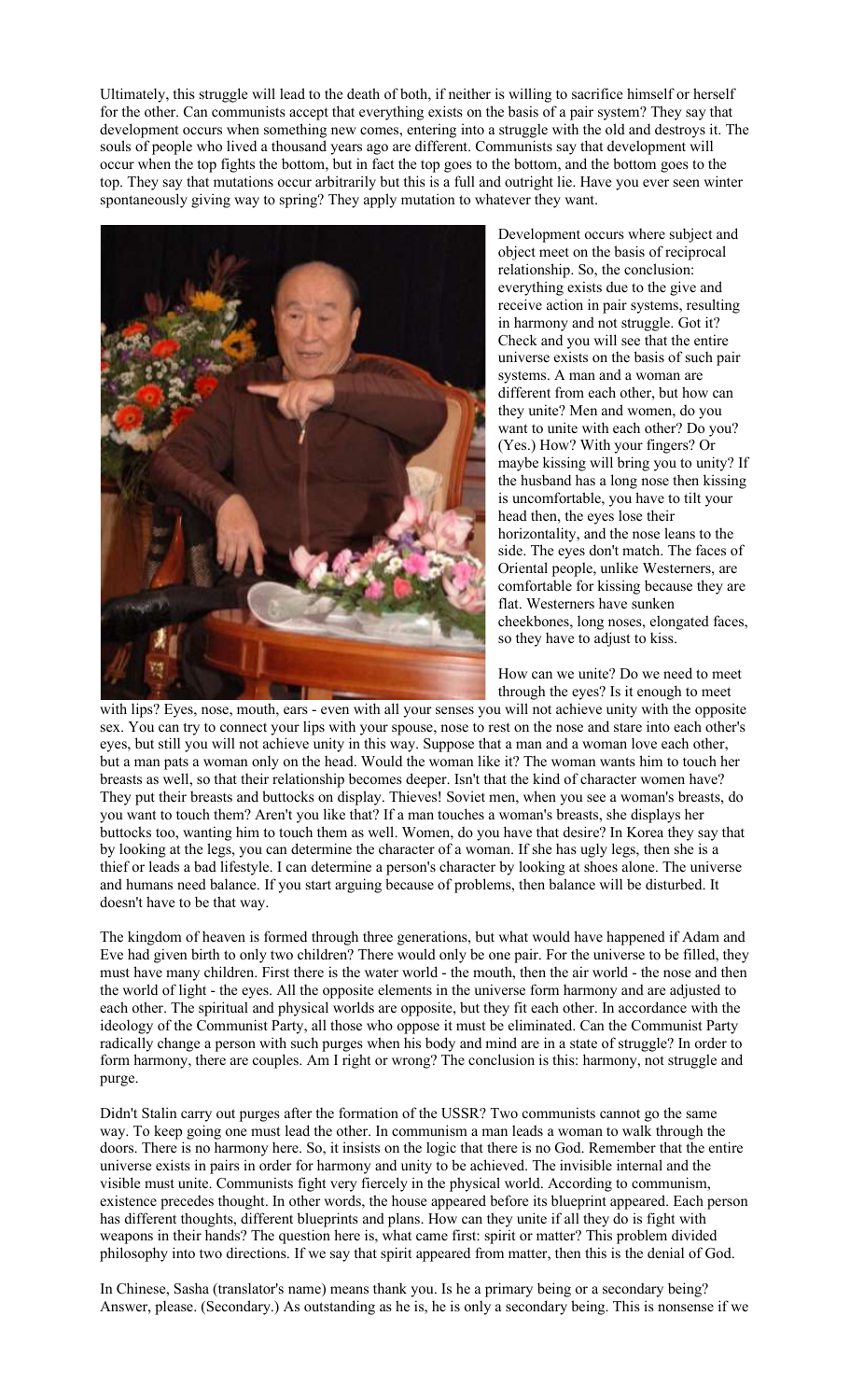say that there is no primary being, but only secondary ones. In this world before existence there was knowledge, and before knowledge there was spirit. Let's check whether this is true or not. Why do we have eyebrows here? Did they know this was their place or did they accidentally appear here? They create a path along which sweat flows. If they weren't there, sweat would flood my eyes. Did you know that or not? Why is there a hollow around the mouth? If it wasn't there, sweat would get into my mouth. So, it knew it was the best thing to do.

Knowledge preceded its appearance. If these hollows are narrow, then such person will become a beggar. Successful people have them going aside. If they are narrow, sweat will get into the mouth, and you will need to spit it out like beggars. These hollows appeared because it was preceded by the knowledge that sweat and rain can get into the mouth. Why is there such a complexity here - eyelashes? They knew that there was dust in the air in this world and that it shouldn't get into their eyes. Did all these body parts know about such facts before they appeared? How could the first ancestors appear in the physical world then? There is also a hollow for tears. Why do my eyes blink all the time? They blink if a weed gets into them or the wind blows. If they stay open for 30 minutes, they will turn red and burn out from thermal radiation. We blink in order to moisturize the eyes, protecting them from drying out. This is a device that moisturizes the eyes so that the heat does not dry them out. Why are the eyes round? It would be better if they were flat. They are round to be able to rotate and see on all four sides. It would be a disaster if the eyelash refused to blink and close the eyes. If they didn't fulfill their role, it would be like death to them.

So, answer the question now, what's first: the conscience or matter? Please, answer. (The conscience.) The conscience, of course. I don't know about women, but men have hair in their noses. They intertwine there like tree branches, and when dust accumulates there, in the morning you go and clean it all up. The ears are formed in such a way that dust does not get into them. What would happen if the dust got into the middle of the auricle? Ears would be clogged. And what would happen if you did not have metabolism after a delicious dinner? If food has entered the mouth, it needs to be defecated from the bottom. Once you take a meal, it passes through various organs. You would die if it got stuck somewhere, but the food passes all the organs one by one. Everything is in mutual assistance. Where, then, is the struggle? Do you understand? The idea is in the first place, it can be understood even from one hair. Can your hair change its color through struggle and turn black or white? In struggle everyone thinks only about themselves. Do you understand? The conscience and matter form the two main streams of philosophy, so this is important. You should know that the concept of struggle is wrong.

Thirdly, the basic principle of the species is unchangeable. The one who believes that man descended from an ape, which in turn appeared from an amoeba is crazy. Would you be pleased if I would say that the amoeba is your ancestor? If you make a pair - a female gorilla and a Western male - then let them make love for a thousand years, if you expect some being to be the fruit of this love, will a gorilla or a human appear? Gorilla is gorilla, but human seed is different. Vertical relationships on a horizontal level are a mystery. Love in a horizontal relationship is designed for the process of reproduction. This flower looked exactly the same as a thousand years ago. No matter how many Doctor of Science make sacrifices, even if this world dies because of wars, the flower will not change. The Teacher preaches about the importance of lineage, it is unchanging. How can unity be achieved? Only the male and female can unite. Men and women who sit here are males and females. Why did such sexes as female and male appear? Probably because they wanted to appear. The Communist Party has no view of the purpose. It has no view of the purpose and has no direction. This is how it justified mass murder by equating human beings with animals. Such ideology has the potential to destroy the human world.

You're males and females, aren't you? Soviet males and females want to be involved only within their own circle. The Teacher talks about the need for cross-cultural marriage. If everything is left as it is, the seed will remain as it is forever. In order for the perfect seed to appear, cross-cultural marriages are needed, when a man and a woman do not come from the same place, but from far abroad. Jews are selfcentered and do not like change, which is evident in their marriages. To breed, wild geese from the tropical zone fly to cold lands. Birds fly thousands of miles to breed, which makes their seed strong and capable of becoming a source that will remain forever. Therefore, we can conclude that in order to make the seed strong, there should be no state borders and border lines. If the people who live at the North Pole in the Soviet Union all married those who live at the South Pole, then they would overcome all four seasons and would be able to live freely anywhere. If people understood that such a diversity gives racial superiority, they would never want to marry someone who lives nearby. My point is that you should all create intercultural marriages. Thanks to intercultural marriages, it is possible to maintain superiority in dynamics, while marriages between relatives lead to degeneration. Later, this kind of lineage will grow weak and will lose to a strong nation when it will appear.

For nutrition, it is best to eat vegetables from different climatic zones: tropical, temperate, and cold, mixing them with each other. While comparing people who eat only one thing and people who mix and eat vegetables of four climatic zones at the same time, we can say that the former can live only in one area and eventually degenerate, while the latter can live anywhere. People who are small in stature, eyes or something else, gradually fall below the average level. Later, they become lonely and disappear as widows or widowers.

Although I hated communism very much, I had the desire to transform it into the best ideology. If people from communist countries create cross-cultural marriages, they will ultimately surpass those who marry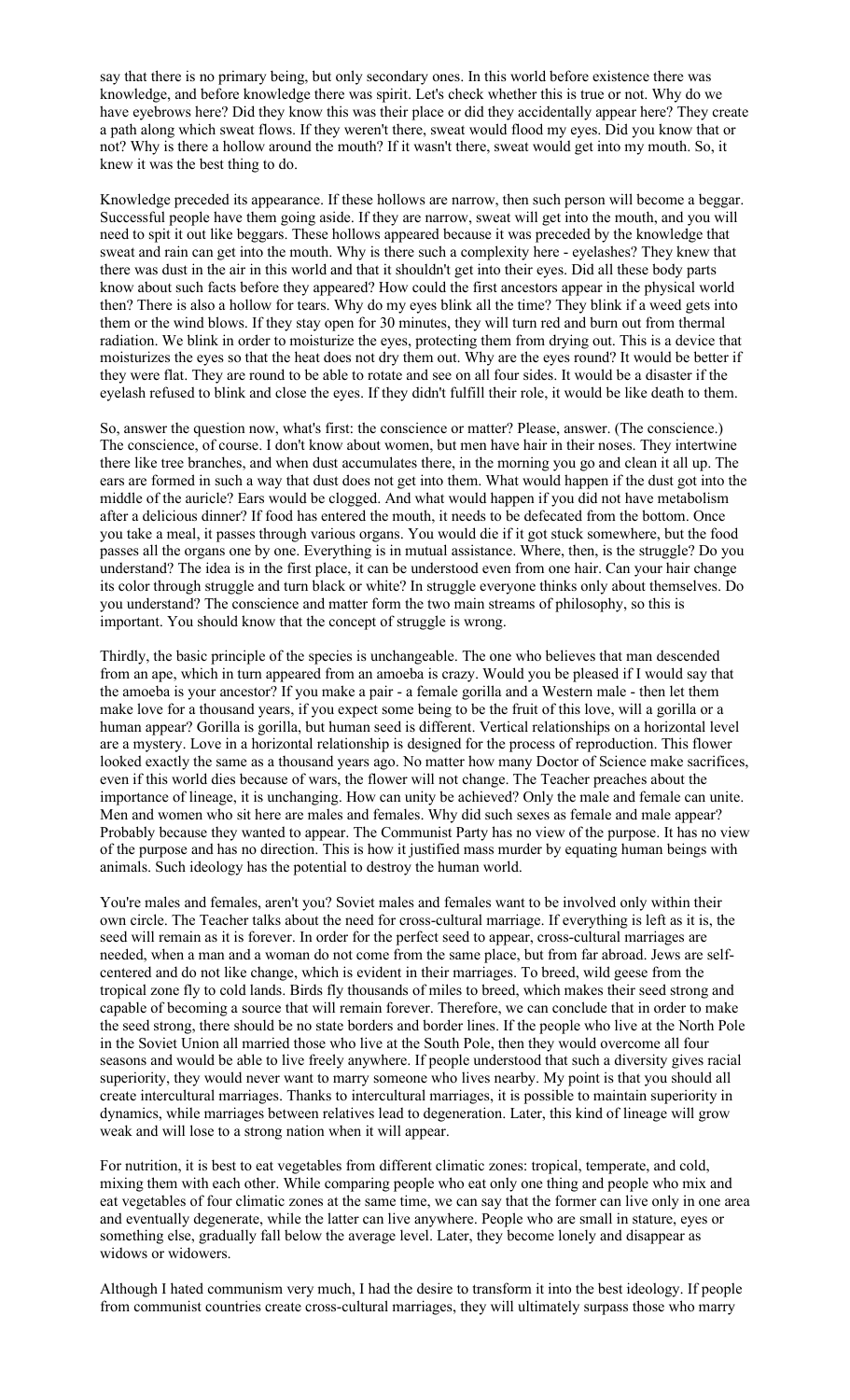only those they like.

When the geese fly, they line up in a V-shaped echelon, and their leader is in front. Birds are required to follow their leader. In case of any danger, they send a signal, and the leader makes a circle. If everything is in order, then he signals about it and continues to fly forward. It is enough that there is order in front and behind. Reverend Moon is the most important leader of the Unification Church. You shouldn't worry that someone is higher and someone is lower. It is enough for everyone to look around and help the leader fly forward unhindered.



People have processed this flower, so it doesn't smell. A real flower emits fragrance. It's not original. Small flowers, despite the fact that they are small, last for a long time, and large ones can not last long. The artificial product is different from the original. No matter how hard humans work on the communist ideology, its smell or aroma is not genuine, so it will disappear in the future. The fundamental principle is about lineage. It divided everyone by nationality. The Soviet Union did not succeed because the seed of Russia and Ukraine is not the same. Therefore, you should look for greater development and a higher ideology. Rev. Moon's Godism can adapt to all four seasons. Even if all the others will vanish, it is able to survive and remain. The truth is unchanging. If one deviates from its essence and moves away from its fundamental position, then such people, gradually moving away, will disappear completely. Ideology must also be original. Therefore, in the Unification Church, we talk about the Divine Principle. It is unchangeable forever and ever. It has no concept of struggle. Everyone who acts in accordance with it will enter into the eternal Kingdom of Heaven. When you come to God then you will be pleased with any of His touches. You will feel good in your soul and your mind will be fine. You'll feel good wherever you are, you'll feel good all the time.

You all think white people are beautiful, don't you? Does God like black faces or white faces better? He likes faces of medium color - yellow. Therefore, He has prepared many nations of this race. White and black people will be only about 1.4 billion and the yellow race - 3.7 billion. 74-78% of the world's population comes from Mongolian race, those who bear the Mongolian spot. They spread to the cold places of Alaska, in the north, and pushed away those who ate meat. Mongol people pushed away those who practiced piracy and hunting. They did not make firearms or kill animals with guns.

The question is, which country's people from a geopolitical point of view will remain on Earth in the end? These are the people who can live both on the seashore and in any climatic zone - cold, tropical and temperate. Under the leadership of such people, the world will become one. History should be viewed from this perspective. If the Mongolian race saves the religious sphere, which has not changed for thousands of years of history, then from 70% it will grow to 160-180%. If a person's core is well saturated with the original smell of God, he will quickly figure out what is what.

Which people have created a culture that brings harmony and unity on the sea and on land? This is the civilization of Italy. Roman Civilization. Climate influenced the musicality of the Italians. A cycle of three cold days and four warm days. On the basis of maritime civilization, the climate of the Korean peninsula is similar to the Italian, its population sings well, they stage comedies and tragedies well. When a typhoon strikes, it is scary, and when the wind subsides and the sea becomes calm, you want to live on the sea all your life. Such a life allows you to live in any climatic zone. They can speak, but they also sing well. This also applies to opera. Did you know that in ancient Rome people could talk in the style of an opera song when they met? The song captures shimjeong, so even one word expresses the feelings of the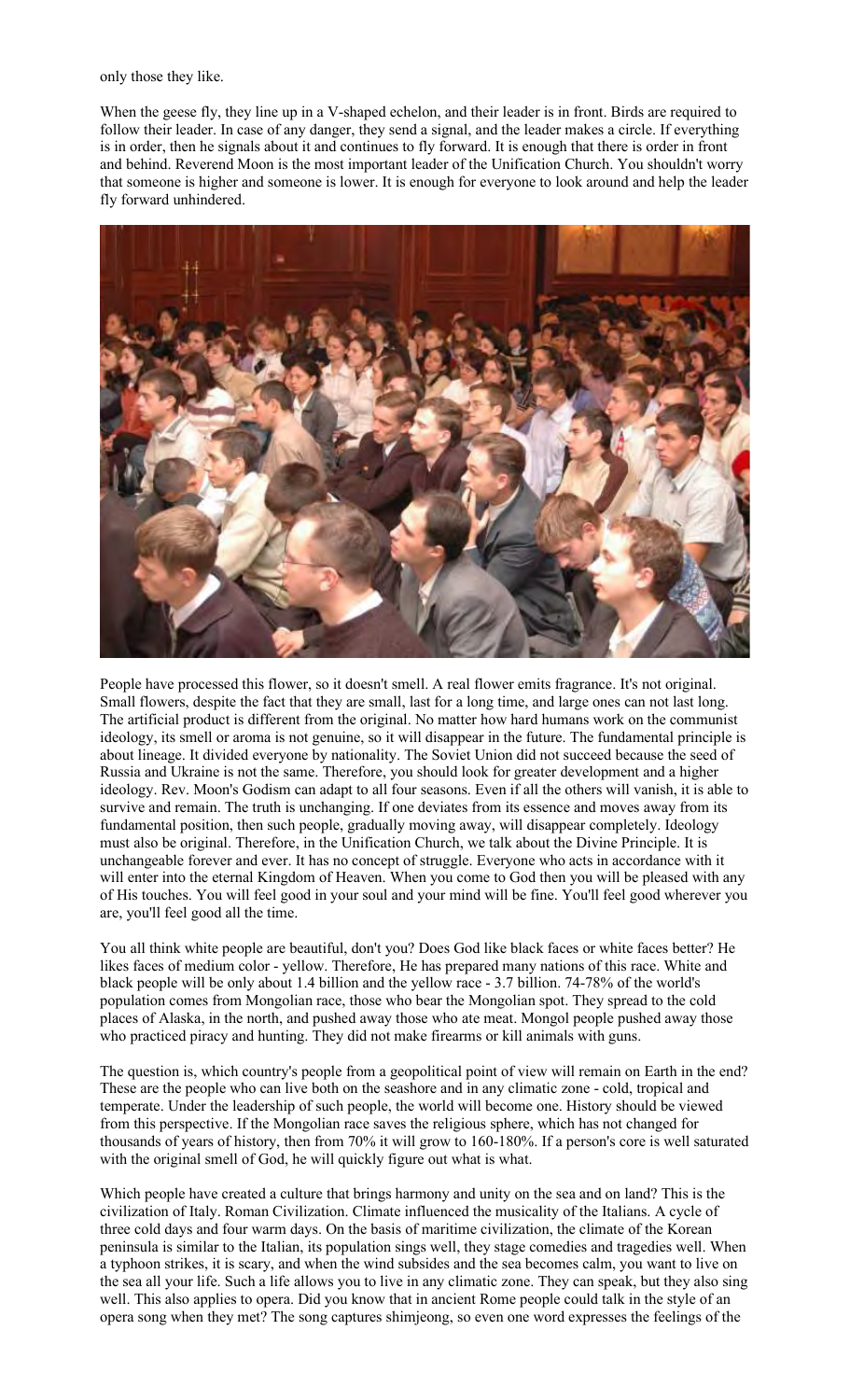people and their culture. The four seasons allow a universal culture to emerge. People from such an area can become the central figure of the highest united cultural sphere in the world.

In Europeans, blue eyes on the background of white skin look very beautiful. They lived among the snows, they had to look for water and their eyes turned blue - a protective color. The Korean climate is determined by scientific principles. Three cold days and four warm days make the number seven. When warm air rises vertically from the ground it becomes cold. Usually, the temperature of the atmosphere is low - up to minus 50. But the earth remains warm due to the warmth of the earth's interior. Three cold days and four warm ones. Koreans are the most enduring people, so while in the tropical zone they can chop wood and work. Koreans can also work at the sea. I've been at the sea for 25 years. Who can control the ocean world? When you live there every day your dreams come to life. Different circumstances make the ocean world a treasure trove of art and culture. The Teacher also knows farming. Achoo! Don't sleep! Koreans live long lives anywhere in the world: at the North Pole and in the tropics. I say to you this from my observations having traveled around the world.

Communist-thieves lived in the Soviet Union, so Koreans did not like it the most. In the past, the Teacher had never flown in an airplane over the Soviet Union. I flew around it. People from Korea belong to the same sphere, so everywhere they build a united tower, fortress and altar. If you are not armed with Korean language, you will not be able to fight.

Can an amoeba gradually develop and give birth to a human child? Can a person emerge from an amoeba, bypassing the seed in thousands of stages? Did the amoeba evolve into a monkey by passing through the gates on thousands of stages? Even if you collect tens of thousands of gorillas and pray over them for thousands of years, a human being will not appear! Do you understand?! (Yes.) Whose words in the light of God's providence are true: the Teacher's or the Marxist-Leninists' of the Communist Party? The origin of species is unchanging! God's absolute, unique and eternal love is unchanging. The core content of the Father's speeches emphasizes the importance of lineage. True love, true life, and true people have disappeared because of the loss of true blood lineage. Everything was ruined because people got married in the wrong way. It happened forcibly, so you need to force people to enter into international marriages!

…

Ukraine in Korean sounds like shrink. People here cower in fear, shrink in fear. So Father had to give Words to correct this situation. Kyiv sounds like Key fall, lost key, so Father had to bring back this lost key again.

Got it? (Y-e-e.) Will you follow Father or your Soviet Ukraine or some Marxism, or maybe America? (Father.) I'm not going to oblige you to follow me. In the spirit world, I can, in the blink of an eye, arrange mass weddings for thousands of couples. Marriages for 150 million couples have already been completed. If you do not want to suffer in the spirit world, dispelling a thousand-year-old resentment with bitter crying, then you must receive the marriage Blessing. Then it will be possible to resolve in 10 days what takes 100 years and, in a month, what takes 1000 years. We need to prepare for such a time on earth to bring everyone to the Kingdom of Heaven as soon as possible. The final conclusion: this is not a threat, but if you want to check whether this is really happening, then die and see. Perfection must be achieved on earth. You have to do it in this physical world, no matter how difficult it may be for you. It is your mission on earth to achieve perfection. Without this, there can be no perfect result. Got it? (Yes.) Understand?! (Yes!) Do you understand or understood? (Understood.) Once understood, you need to act!

Sit down, I just want to look at your faces. (Father.) Br-r-r Father! Father, your Teacher, decided to walk around so that you could see if he looked like a man who could take responsibility for the problems of marriage, life, and your eternal life. If you don't feel it, you can get out of here. Are you leaving or do you want to follow? (Yes!) Yeh-es. In Korean, it means Jesus. And here I come to see people from the Communist Party. You should know that this Father is more attractive and outstanding than the fathers you used to have. Now in the spirit world Jesus, Confucius, Buddha, and Muhammad greet True Father by saying, "Good morning, Father, True Parents." Those who want to follow the Teacher, quickly get up before I open my eyes. Sit down. I haven't seen you. We have freedom. You need to act for the next three years until the 8th year of Cheon Il Guk because I can go to the spirit world. Then you will not get the Blessing. It's a great blessing that we were able to meet. You have to become ripe fruits. There are a lot of problems, a lot of things to teach, but what if I have to go to the spirit world. Four of my children are there.

Remember the speech I gave. It has answers to fundamental questions. I proposed building a bridge or tunnel across the Bering Strait. Now developments are in process on the American side, but Russia should also take responsibility for this project by building a railway. Stalin displaced thousands of Koreans in Central Asia to die there, but they survived. To correct such mistakes, the descendants of those people who lived in the USSR must do 10, 100 times more for God's providence by following Rev. Moon than their ancestors did harm once. I have taken the initiative to create the Peace Army and Peace Police, and today I give permission to all those present to volunteer for the Peace Army. We can live anywhere, even without money. Teacher can survive without money even at the North Pole. For the sake of God's Kingdom, I can instantly find solutions to complex problems.